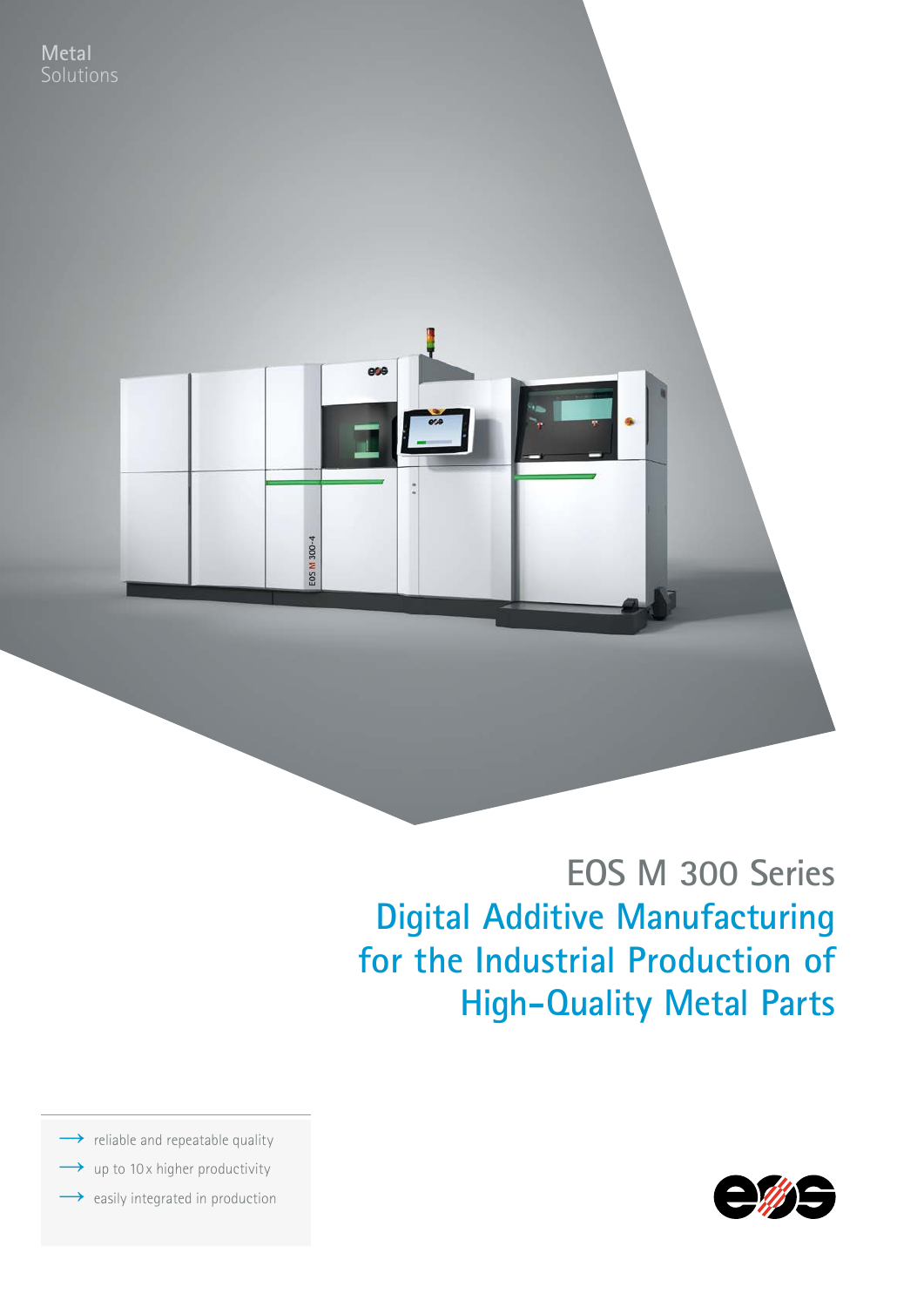# **EOS M 300 Series Enables DMLS quality with up to 10x higher productivity**

![](_page_1_Figure_12.jpeg)

![](_page_1_Figure_3.jpeg)

![](_page_1_Picture_23.jpeg)

Intuitive industry Intuitive and easy software optimized and process for production. development. **EOSPRINT 2**  job preparation

![](_page_1_Picture_25.jpeg)

**EOSCONNECT** Easy software integration into a production facility.

Designed for industrial applications, the EOS M 300 Series offers multiple configuration options combined with safety and security features enabling digital Additive Manufacturing. The platform offers the flexiblity to choose the degree of automation that best suits your needs for an optimized workflow as well as the option to easily ramp-up as demand increases.

![](_page_1_Figure_2.jpeg)

**EOS Transfer Station M**  Fast switchover of the exchangeable frame.

**IPM M Setup Station M** Comfortable gas-tight unpakking from two sides and under inert gas.

**Unpack Module\***  Automated unpacking integrable easily integrated in the IPM M Setup Station M.

![](_page_1_Picture_14.jpeg)

**IPCM M extra**  Manual and flexible powder handling.

![](_page_1_Picture_16.jpeg)

**IPCM M pro**  Semi-automated powder handling.

![](_page_1_Picture_18.jpeg)

**IPM M Powder Station L**  Automatic closed loop powder handling.

#### **Powder Handling**

AM industry standard for real-time and post built quality assurance, creating valuable insights for application and process development.

![](_page_1_Picture_7.jpeg)

**EOSTATE Monitoring Suite**

**Part Handling**

![](_page_1_Figure_5.jpeg)

#### **Software**

**EOSYSTEM** 

![](_page_1_Picture_21.jpeg)

proven machine

EOS Transfer Station M IPM M Setup Station M